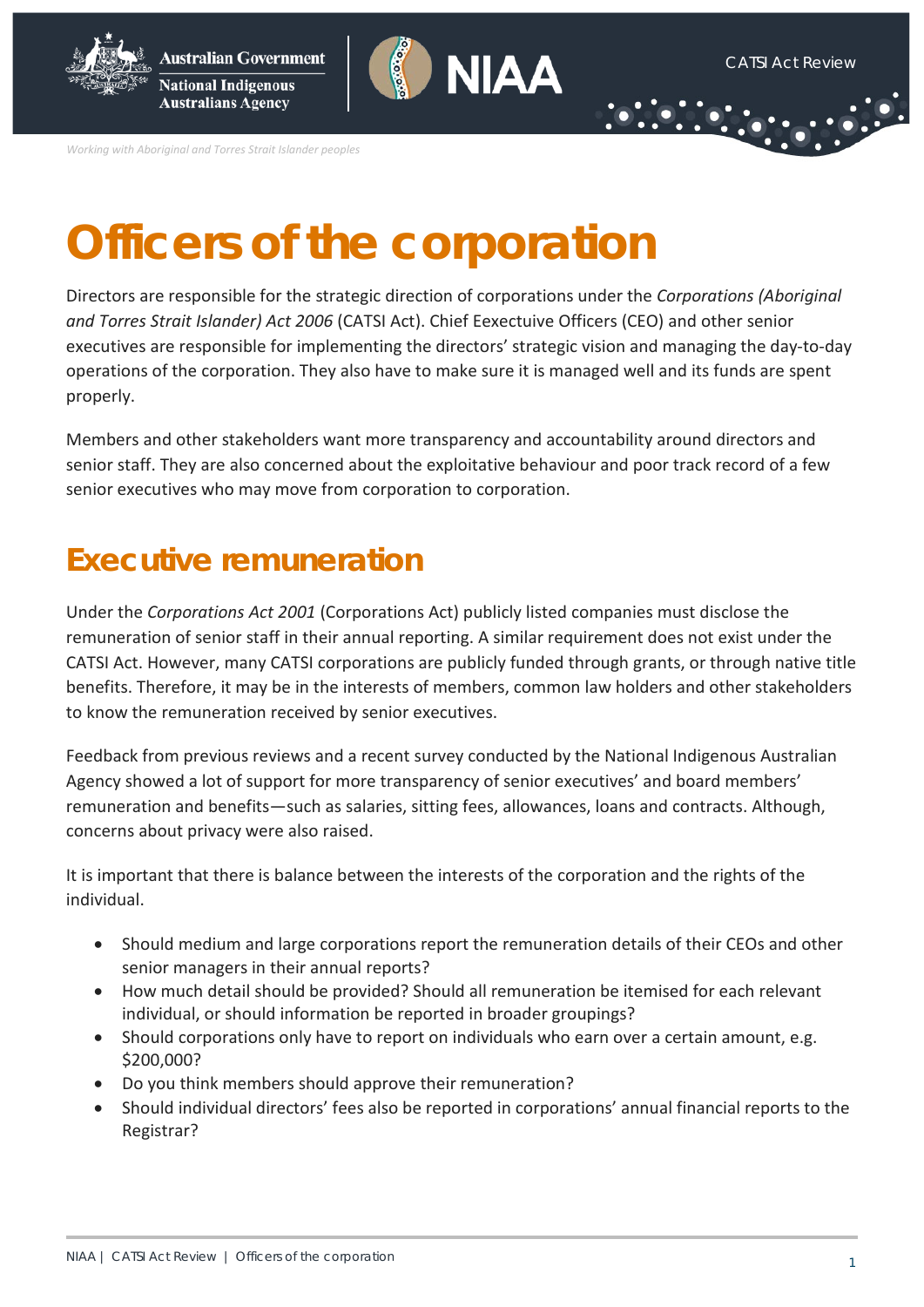Remuneration should match industry standards and be reasonable. The Registrar could contribute to more informed decision making in relation to remuneration. CATSI corporations could give the Registrar details of all their senior staff and directors' packages. The Registrar would then be able to publish a benchmark report for comparison purposes, without the individuals being identified.

• Do you agree that corporations should give remuneration information to the Registrar for the purposes of providing benchmarking information?

### **Executive performance**

Some CEOs and directors have a poor performance track record. The Australian Government is introducing the Modernising Business Registers Program to track the careers of corporate directors, including those of CATSI corporations. Eventually, it might include the ability to trace the careers of CEOs and other senior staff.

In the meantime, we propose that all corporations include, at least, the names of the CEOs and other senior staff and their qualification in their annual reports. This would apply not just to CEOs in name, but to anyone who undertakes a CEO function, like a General Manager.

- Do you agree that the names of CEOs and other senior staff and their qualifications should be published in annual reports?
- Do you think medium and large corporations should also include the 10 year employment history of their CEOs and senior executives in their annual reports?

## **Related party provisions**

A related party benefit is when a corporation gives a benefit to a person or organisation with which it has a close relationship. Corporations must undertake a rigorous process to get the approval of members before providing a related party benefit.

However, this can be excessively burdensome for some corporations that operate in remote areas where there is limited options for service provision, and significant kinship ties within communities.

Corporations could choose to pass a resolution allowing small related party benefits up to a certain threshold amount without requiring individual approval. In fact, many of the provisions around related party benefits in the CATSI Act are arguably more restrictive than in the Corporations Act.

- Do you agree that provisions around related party benefits should be reviewed to make them more workable for CATSI Corporations?
- Should all related party benefits should be described in corporations' annual reports?